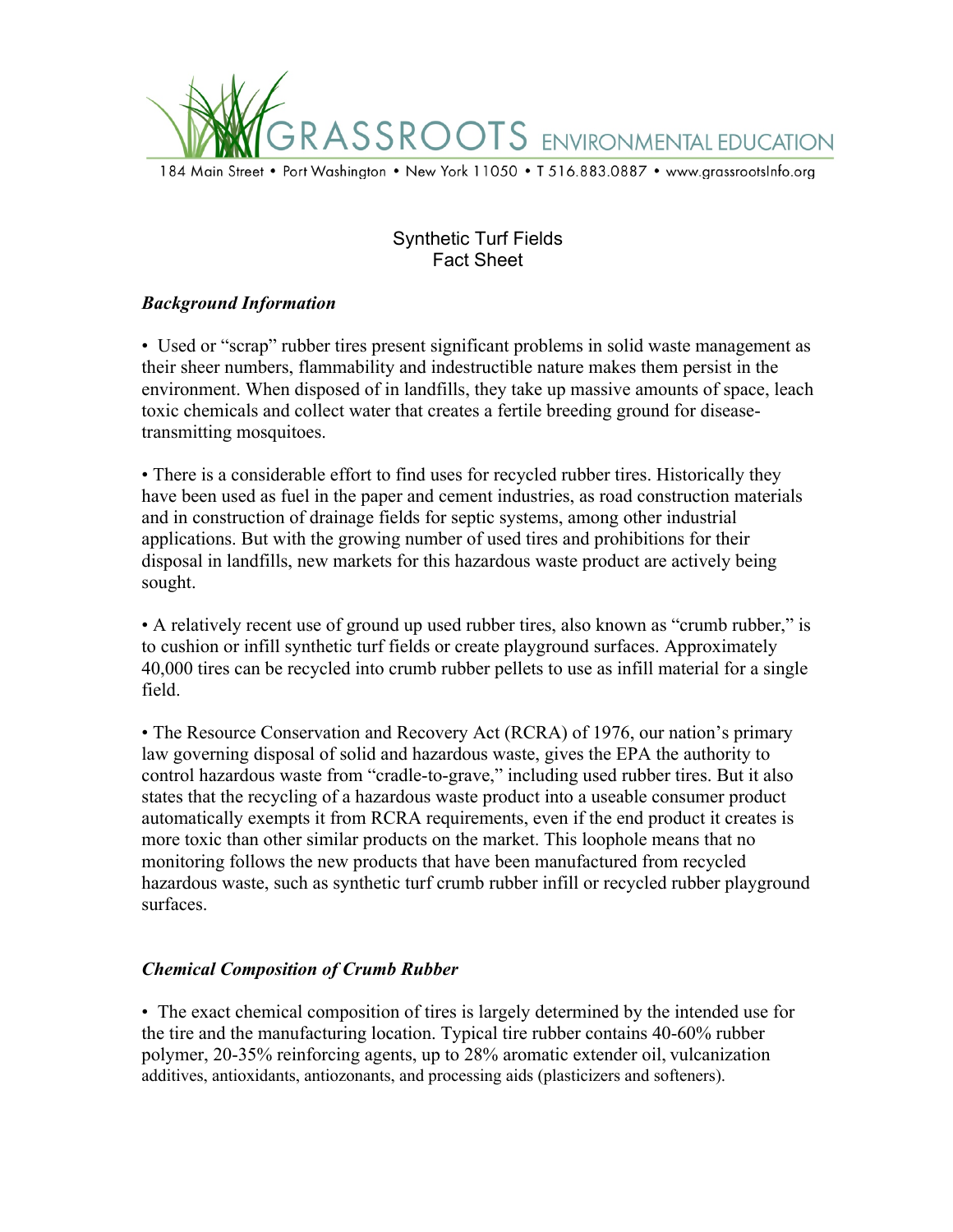• Examples of chemicals of concern in the above categories and their potential health effects:

1,3 Butadiene – human carcinogen 4-(t-octyl) phenol – corrosive to mucous membranes Arsenic – human carcinogen Benzene – human carcinogen, developmental and reproductive toxicant Benzothiazole – acutely toxic, respiratory and eye irritant, dermal sensitizer Butylated Hydroxyanisole – human carcinogen, suspected endocrine and immune system toxicant Cadmium – human carcinogen Carbon Black – human carcinogen (makes up to 40% of rubber tires) Flouranthene – human carcinogen Latex – allergic reactions in susceptible individuals Lead – neurotoxin Manganese – neurotoxin Mercury – neurotoxin N-hexadecane – eye, skin and respiratory system irritant Octylphenol – endocrine disruptor Phthalates – endocrine disruptors, developmental and reproductive toxicants Polycyclic Aromatic Hydrocarbons (PAHs) – reproductive and respiratory toxicants, liver toxicants, suspected blood or cardiovascular toxicants Styrene – human carcinogen and mutagen Toluidine – human carcinogen Trichloroethylene – human carcinogen

## *Crumb Rubber Health Concerns*

• Crumb rubber pieces can become lodged in mouths, ears and noses, and crumb rubber dust can be easily inhaled as it becomes disturbed during play. Also, many of the above listed chemicals are volatiles (chemicals which outgas), which means that they will create inhalation exposures, especially in warmer temperatures. Given the number of different sources for ground up rubber tires and the unique chemical components of each individual field, an absolute determination of safety is impossible. And since many of these chemicals are toxic at any level of exposure, the presence of even one of these chemicals on fields where children play should trigger a public health concern.

There have been reports of higher than usual cases of lymphoma and leukemia among athletes using synthetic turf fields, especially soccer goalies. While no studies to date have confirmed a link, common sense tells us that chemicals in tires that are known to cause cancer should be avoided wherever possible.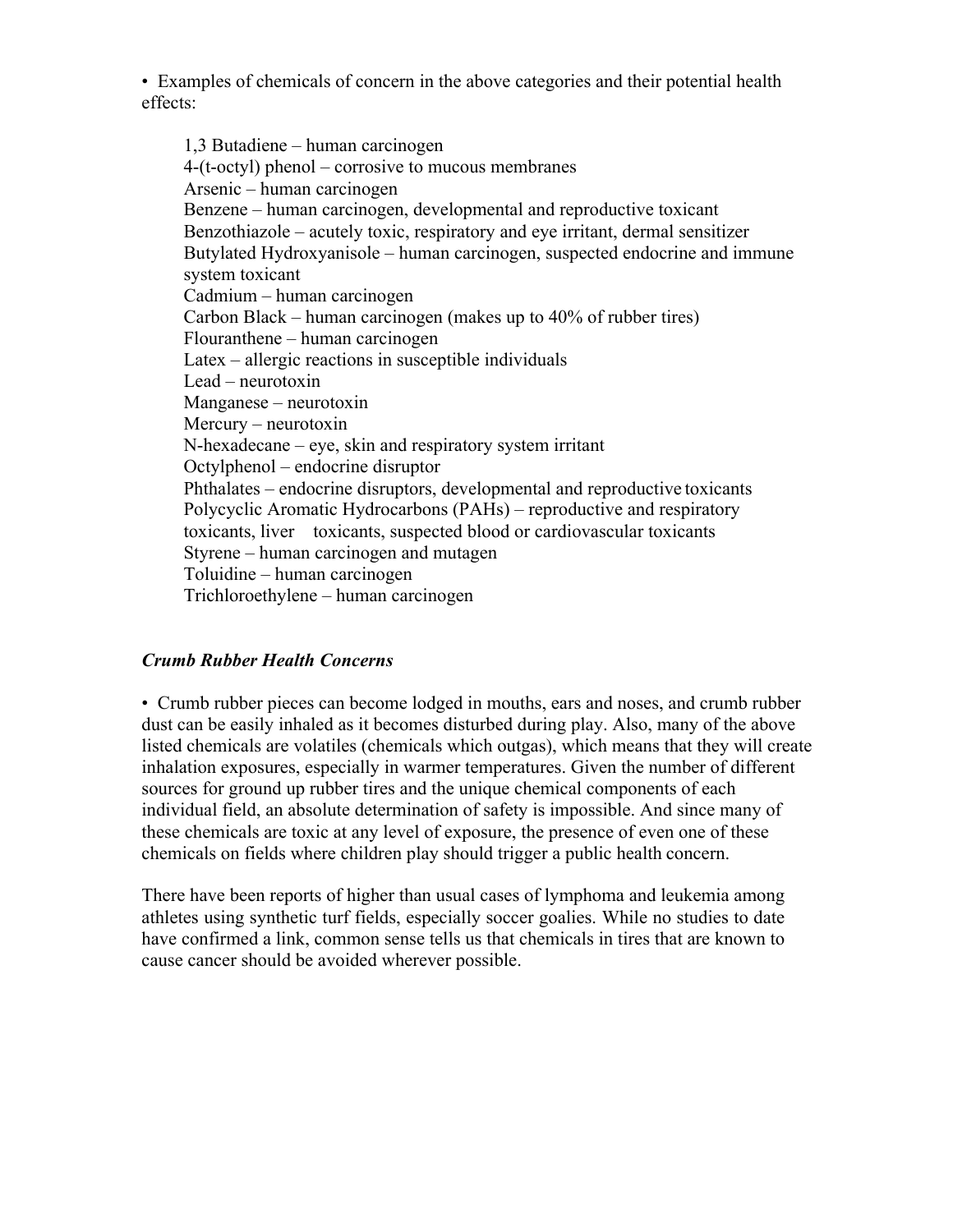### *Other Health Concerns*

• **High temperatures on synthetic turf** - A comprehensive study on the temperature of synthetic turf fields was conducted by Brigham Young University. The researchers found that the amount of light (electromagnetic radiation) had the greater impact on heating of the fields than air temperature. The hottest surface temperature recorded was 200° F on a 98° F day. Even on cooler days, field temperatures of 120° F to 174° F were recorded. In general, the surface temperature of the synthetic turf was 37° F higher than asphalt and 86.5° F hotter than natural grass.

Water canons or other irrigation systems can cool down a field for only about 20 minutes, interrupting the game numerous times on particularly hot days.

Serious heat-related health problems are associated with playing on synthetic turf fields, including dehydration, heat stroke and heat exhaustion. More frequent water breaks are a necessity and many players concur that the heat issue impacts their ability to perform their best. There are also many reports of serious burns on the soles of the feet of players (through socks and shoes) when the temperatures on the turf are dangerously high.

• **Body fluid contamination** – there is always potential for body fluid contamination on a playing field during normal sports activities, including blood, saliva, sweat and vomit. Natural grass fields have the advantage of soil microbes to help break down pathogens, but plastic surfaces on synthetic turf need to be disinfected after games to ensure safety. However, in practice, this is rarely done, if ever, and the use of chemical disinfectants (pesticides) adds an additional concern for the health and safety of players.

• **Injuries** – Although there is not enough research comparing injuries incurred on synthetic turf versus natural grass fields, there is compelling data indicating that joint injuries (especially ankles and knees ) are more common on synthetic turf surfaces. The Hospital for Special Surgery in New York notes that despite progress by synthetic turf manufacturers in making their fields feel more "natural," players still suffer from debilitating turf toe (sprain of the main joint of the big toe) which is unique to artificial playing surfaces. Almost 75% of NFL players feel that playing on synthetic turf increases soreness and fatigue.

• **Turf burns or abrasions and infections** – Skin abrasions (turf burns) are more common on plastic synthetic turf fields than natural grass fields and are typically larger in size, providing more opportunity for infection. Research on the causes of MRSA (Methicillin-resistant Staphylococcus aureus) outbreaks in sports teams is ongoing, but there appears to be an association with traumatized skin, as seen in turf burns, and this serious antibiotic-resistant staph infection. Medical experts have found that staphylococci and other bacteria can survive for more than 3 months on polyethylene plastic, the material used in the manufacture of synthetic turf carpets and grass blades.

• **Chemical flame retardants** – One of the more recent developments in the controversy over synthetic turf has been the vandalizing of fields by setting them on fire. Rubber tires (and tire crumbs) burn for long periods of time, releasing highly toxic smoke, which could be hazardous for those living in close proximity to a school or park where a field is located. Because of this, manufacturers of synthetic turf are now treating the fields with chemical flame retardants. Polybrominated diphenyl ethers, or PBDEs, are commonly